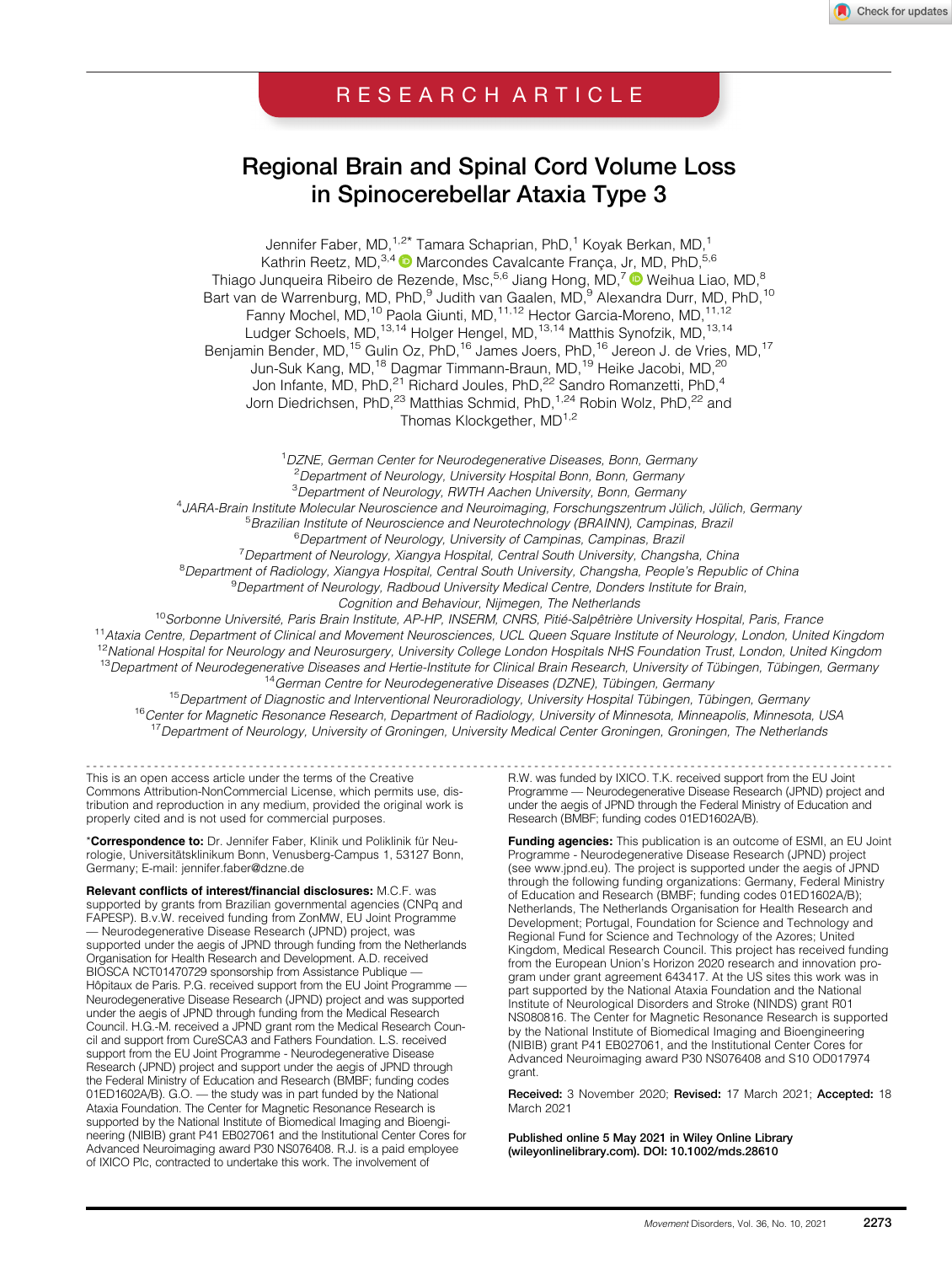<sup>18</sup>Department of Neurology, Goethe University, Frankfurt am Main, Germany

<sup>19</sup>Department of Neurology, Essen University Hospital, Essen, Germany<br><sup>20</sup>Department of Neurology, University Hospital of Heidelberg, Heidelberg, Germany

<sup>21</sup> Neurology Service, University Hospital Marques de Valdecilla-IDIVAL, University of Cantabria, Centro de Investigacion Biomedica en Red

de Enfermedades Neurodegenerativas (CIBERNED), Santander, Spain<br><sup>22</sup>IXICO Plc, London, United Kingdom

<sup>23</sup>Brain Mind Institute, Departmentof Computer Science, Department of Statistics, University of Western Ontario, London, Canada <sup>24</sup> Institute of Medical Biometry, Informatics and Epidemiology, University Hospital Bonn, Bonn, Germany

ABSTRACT: Background: Given that new therapeutic options for spinocerebellar ataxias are on the horizon, there is a need for markers that reflect disease-related alterations, in particular, in the preataxic stage, in which clinical scales are lacking sensitivity.

Objective: The objective of this study was to quantify regional brain volumes and upper cervical spinal cord areas in spinocerebellar ataxia type 3 in vivo across the entire time course of the disease.

Methods: We applied a brain segmentation approach that included a lobular subsegmentation of the cerebellum to magnetic resonance images of 210 ataxic and 48 preataxic spinocerebellar ataxia type 3 mutation carriers and 63 healthy controls. In addition, cervical cord cross-sectional areas were determined at 2 levels.

Results: The metrics of cervical spinal cord segments C3 and C2, medulla oblongata, pons, and pallidum, and the cerebellar anterior lobe were reduced in preataxic mutation carriers compared with controls. Those of cervical spinal

Spinocerebellar ataxia type 3/Machado–Joseph disease (SCA3) is worldwide the most common autosomal dominantly inherited ataxia disorder.<sup>1</sup> It is caused by unstable expansions of polyglutamine encoding CAG repeats in the ATXN3 gene, resulting in the formation of abnormally elongated disease proteins. Although partial loss of the physiological role of ataxin-3 contributes to the development of SCA3, its pathogenesis is mainly because of newly acquired deleterious actions of elongated ataxin-3.

SCA3 is a multisystem disorder characterized by degeneration of spinocerebellar tracts, dentate nucleus, cerebellar cortex, brain stem nuclei, and basal ganglia.<sup>2</sup> The clinical syndrome is characterized by prominent cerebellar ataxia in combination with supranuclear gaze palsy and peripheral neuropathy.<sup>3,4</sup> SCA3 takes a progressive course and leads to severe disability and premature death, with a median survival after ataxia onset of 25 years. $5-7$ 

Currently, there is no causal treatment for SCA3. However, as the understanding of the molecular mechanisms is rapidly advancing, there are several new treatment approaches. Among the most promising ones are cord segments C2 and C3, medulla oblongata, pons, midbrain, cerebellar lobules crus II and X, cerebellar white matter, and pallidum were reduced in ataxic compared with nonataxic carriers. Of all metrics studied, pontine volume showed the steepest decline across the disease course. It covaried with ataxia severity, CAG repeat length, and age. The multivariate model derived from this analysis explained 46.33% of the variance of pontine volume.

Conclusion: Regional brain and spinal cord tissue loss in spinocerebellar ataxia type 3 starts before ataxia onset. Pontine volume appears to be the most promising imaging biomarker candidate for interventional trials that aim at slowing the progression of spinocerebellar ataxia type 3. © 2021 The Authors. Movement Disorders published by Wiley Periodicals LLC on behalf of International Parkinson and Movement Disorder Society

Key Words: spinocerebellar ataxia; MRI; volumetry; biomarker

approaches for downregulating or silencing the ATXN3 gene.<sup>8</sup> Like in other neurodegenerative diseases, in particular those with a clinically presymptomatic phase, there is a need for markers with known evolution throughout the time course of the disease that have the potential to map disease activity.

Magnetic resonance imaging (MRI) allows the study of structural abnormalities of the brain and spinal cord in vivo. Previous studies in patients with SCA3 showed a pattern of regional brain tissue loss that faithfully reflected the distribution of neurodegenerative changes described in autopsy studies $9-13$  and revealed that regional volume loss already starts in the preataxia stage.<sup>9</sup> Three longitudinal volumetric studies in small numbers of patients with SCA3 suggested that MRI volume is more sensitive to change than clinical scales, which makes MRI volumes promising candidates for biomarkers in clinical trials.<sup>14-16</sup> This applies in particular to preventive trials in preataxic mutation carriers, as clinical measures lack sensitivity before ataxia onset. However, further steps toward the validation of MRI regional volumes as biomarkers for SCA3 are hampered by the small numbers of studied MRIs and the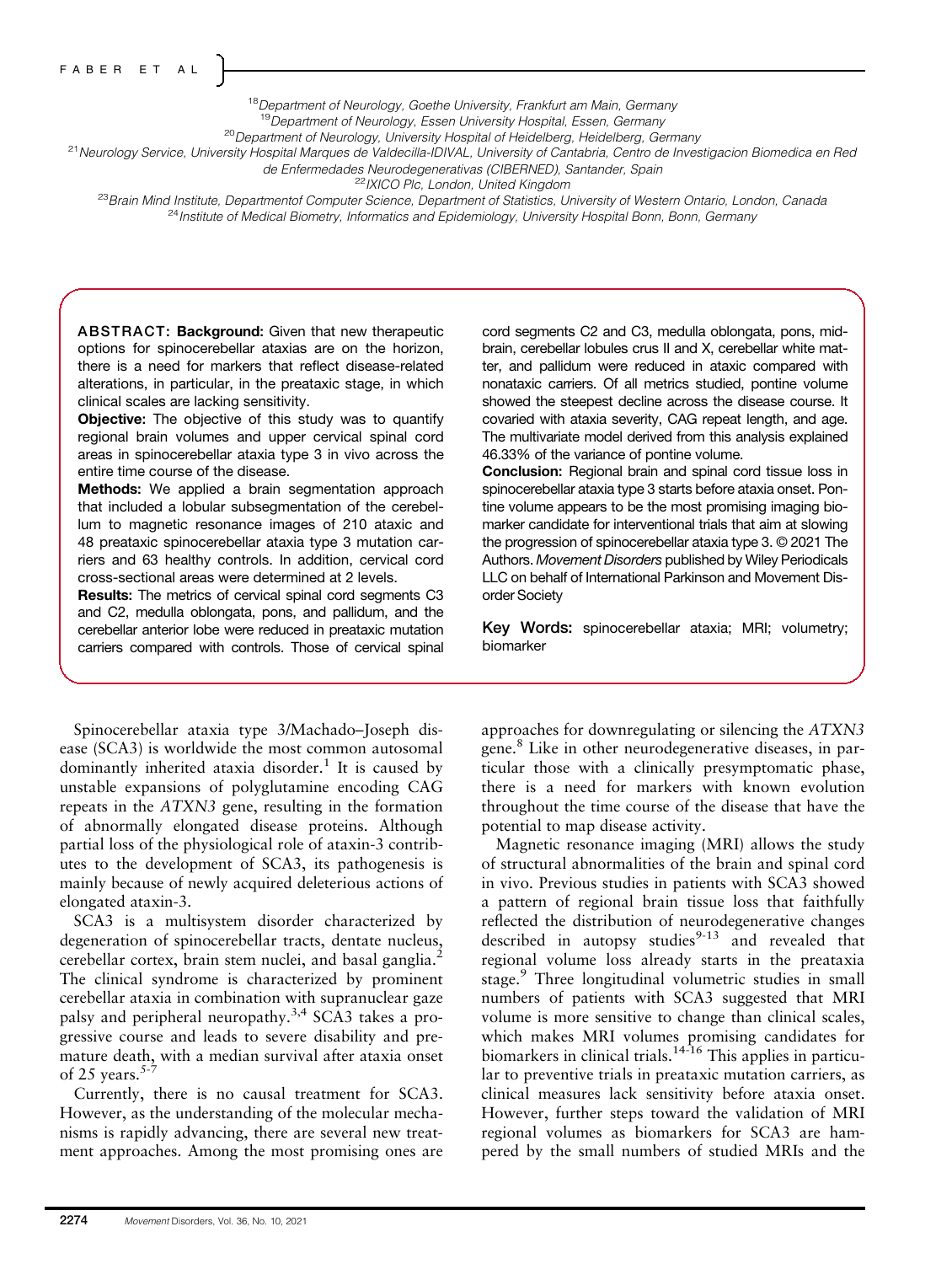time-consuming procedures for segmentation and volumetry.

In this study, we applied an automated method for MRI volumetry, which includes subsegmentation of the cerebellum into its lobules to a large number of existing T1-weighted MRIs of preataxic and ataxic SCA3 mutation carriers that were acquired at 14 centers worldwide. The advantage of the applied method is that it provides individual single-point values that can be used in future longitudinal studies to map individual trajectories.

## Materials and Methods

### MRI Scans

We collected T1-weighted (T1W) MRIs of 295 SCA3 mutation carriers and 72 healthy controls from 14 sites in 8 countries. There were no restrictions regarding manufacturer, software version, or field strength. Scans with a resolution of greater than 2 mm on at least 1 axis, based on the limited ability to accurately measure small regional brain volumes in scans with large voxel sizes, and scans that were acquired after application of contrast agents were excluded (for details, see Table S2 and Fig. S1). Age, sex, and total Scale for Assessment and Rating of Ataxia (SARA)<sup>17</sup> score of all SCA3 participants and healthy controls were available. Information about CAG repeat length was available for SCA3 mutation carriers. Using a SARA cutoff value of 3, SCA3 mutation carriers were divided into preataxic (SARA < 3) and ataxic (SARA  $\geq$  3) individuals.<sup>17,18</sup> This SARA threshold for ataxia was defined as the mean SARA +2 SDs of the healthy control group in the original SARA validation study.<sup>17</sup> For complementary analyses, which can be found in the Supplementary data, groups were defined on the basis of subject report, whether and since when gait disturbances were present, here using the terms presymptomatic and symptomatic. Scans with incomplete clinical information were excluded (for details, see Fig. S1). All participants gave their written informed consent.

#### Image Analysis

The T1W images of each subject were processed with a fully automated image-processing pipeline to obtain volumes of 122 distinct anatomical regions covering the entire brain and 7 compartments containing cerebrospinal fluid. For the cerebellar subsegmentation, a reference database was developed to provide a parcellation scheme including fine-granularity cerebellar subsegmentations on the level of cerebellar lobules into 30 disjoint volumes. These reference data set segmentations were generated from a gold standard segmentation set of 17 T1W images with manual segmentations of the cerebellar lobules provided by J. Diedrichsen [\(http://www.diedrichsenlab.org](http://www.diedrichsenlab.org)). The image-processing and segmentation methods are described in detail in the supplementary data. To enable comparison of subject volume, data adjustment to account for head size was undertaken, using a normalization factor that was estimated from a template registration approach based on Buckner et al.<sup>19</sup> In brief, the affine (9-parameter) transformation was computed for the subject T1W to the MNI152 linear T1 template. The magnitude of the scaling factors of the estimated affine matrix was then applied as a normalization factor to estimated volumes. For the final analysis, each 2 hemispheric volumes of hemispheric bilateral volumes were combined, and for the cerebellum the 8 subdivisions of the vermis were combined. In addition, the following compound volumes were analyzed: anterior lobe (cerebellar lobules I–V), superior posterior lobe (cerebellar lobules VI, VIIA [crus I, crus II], and VIIB), inferior posterior lobe (cerebellar lobules VIIIA, VIIIB, and IX), cerebellar gray matter (lobules I–X and vermis) and basal ganglia (pallidum, caudate, putamen). A full list of all volumes is given in Table S1, and an example segmentation is shown in Figure S2.

The upper portion of the cervical spinal cord was depicted on all available MRIs. Analysis of the C3 level was applicable in 256 cases and analysis of the C2 level in 297 of 321 cases. In a semiautomated approach, we used the Spinal Cord Toolbox $20$  in combination with manual corrections of the automated delineation to compute the cross-sectional area under consideration of an angle correction along the center line. We calculated the mean of the angle-corrected cross-sectional areas for all slices of cervical spinal cord segments C2 and C3 separately. The image processing and segmentation methods are described in detail in the supplementary data. To improve readability, we do not state the term "mean cross-sectional area" each time, but instead we will subsume the values of the mean cross-sectional areas of C2 and C3 and brain regional volumes under the term "metric."

#### Statistical Analysis

All analyses were performed using R Software for Statistical Computing, version 3.5.1. R Foundation for Statistical Computing, Vienna.

To investigate group differences between ataxic SCA3 mutation carriers, preataxic mutation carriers, and healthy controls, we used separate linear mixedeffects models (R package lme4) to analyze the relationship of each metric — each brain volume and the mean cross-sectional area of spinal cord levels C2 and C3 with the covariables age, sex, and group (preataxic, ataxic, healthy control). The latter variables were represented by fixed effects, whereas scanner type was represented by a random effect. Group differences were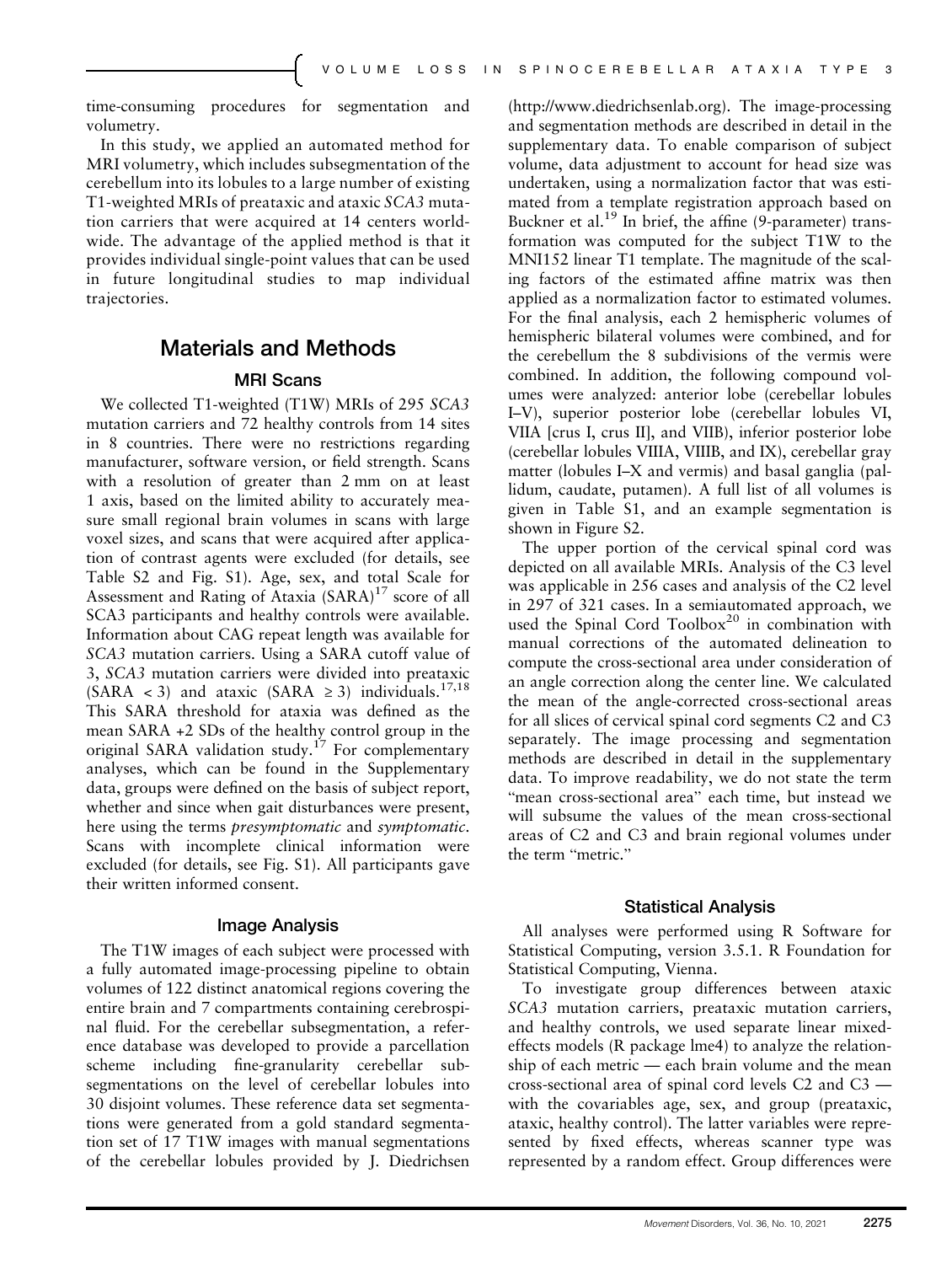evaluated using the R package multcomp (function glht). In all metrics that showed a significant group effect, a post hoc multiple comparison via Benjamini– Hochberg correction was applied afterward.<sup>21</sup> Given the heterogeneous sample, we chose a strict significance level to reduce the probability of false-positive effects. P < 0.001 after post-hoc Benjamini–Hochberg  $correction<sup>21</sup>$  was considered significant. In a second analysis, analysis groups were defined by self-report as presymptomatic or symptomatic SCA3 mutation carriers (Supplementary Data).

Only those metrics that showed a significant difference between preataxic SCA3 mutation carriers, either compared with healthy controls or ataxic SCA3 mutation carriers, were considered for the further analyses to meaningfully cover the entire time course of the disease (regional volume loss in relation to disease duration, influencing factors, sample sizes).

To describe the regional changes in relation to disease duration, we z-transformed each metric in relation to healthy controls of the same age and plotted  $z$  values against the time scale of estimated disease duration, as described in detail in the supplementary data. We used a uniform time scale for all SCA3 mutation carriers, defined by the predicted time of ataxia onset calculated on the basis of CAG repeat length.22 On this scale, negative values for disease duration indicate the predicted time to ataxia onset and positive values the time from the predicted onset. In a second analysis (Supplementary Data), we used a compound time scale. For presymptomatic carriers, we calculated the time to ataxia onset based on CAG repeat length and present age, $2^2$  and in symptomatic carriers, we used the reported time from ataxia onset. The x axis was restricted to (−20 years; 20 years). We applied locally weighted scatterplot smoothing for interpolation to avoid any preassumptions about the curve course, for example, assuming a linear or parabolic curve course.

To identify factors that covary with regional volume loss, we applied linear regression analysis with SARA score, CAG repeat of the longer allele, age, and sex as independent variables. We calculated  $R^2$ , which indicates the overall proportion of the variance of each metric that is explained by the independent variables and the P value

for each independent variable. Here, the P value indicates whether the respective variable contributes to the model in a statistically significant way.

As a measure of effect size, we calculated Cohen's d values for a presumed 50% reduction of the decrease of SARA and each MRI metric. Calculations were based on the estimated metric slopes of linear models with calculated disease duration as covariate. To allow comparison of the effect sizes of the MRI metrics, we calculated relative values by dividing Cohen's d of each MRI metric by Cohen's d of SARA.

## **Results**

### Demographic and Clinical Data

Of the 367 collected data sets, 46 had to be excluded (Fig. S1). We analyzed the remaining 321 data sets that comprised data from 210 ataxic SCA3 mutation carriers, 48 preataxic SCA3 mutation carriers, and 63 healthy controls. Demographic data are given in Table 1. Age differed among the 3 subgroups. Ataxic mutation carriers had the highest age (mean  $\pm$  SD, 46.84  $\pm$  11.24 years) and preataxic mutation carrier the lowest age (mean  $\pm$  SD, 37.75  $\pm$  9.47 years). Age of the control group was between the 2 groups of mutation carriers (mean  $\pm$  SD, 42.81  $\pm$  13.65 years). SARA score of the ataxic mutation carriers was on average  $\pm$  SD, 12.41  $\pm$  5.50). The mean SARA scores of preataxic mutation carriers (mean  $\pm$  SD, 1.31  $\pm$  0.94) and healthy controls (mean  $\pm$  SD, 0.22  $\pm$  0.46) was below the cutoff of 3. The number of CAG repeats of the longer allele was higher in ataxic (mean  $\pm$  SD, 71.10  $\pm$  4.23) than in the preataxic (mean  $\pm$  SD, 68.29  $\pm$  3.55) mutation carriers.

### Group Comparisons

To identify regions subject to volume loss before ataxia onset in SCA3, we compared SCA3 preataxic mutation carriers with healthy controls. Volumes of the following brain regions and mean cross-sectional areas of the spinal cord levels were reduced in preataxic mutation carriers compared with healthy controls: cervical spinal cord segments C2 and C3  $(P < 0.0001)$ , medulla oblongata

|                  | n   | Age           | Male/female | Age of onset <sup>a</sup> | Disease duration<br>in years <sup>a</sup> | CAG repeats,<br>longer allele | <b>SARA</b> sum<br>score |
|------------------|-----|---------------|-------------|---------------------------|-------------------------------------------|-------------------------------|--------------------------|
| Healthy controls | 63  | 42.81(13.65)  | 35/28       | na                        | na                                        | na                            | 0.22(0.46)               |
| Preataxic        | 48  | 37.75 (9.47)  | 18/30       | 39.73 (7.87)              | $-1.98(9.83)$                             | 68.29(3.55)                   | 1.31(0.94)               |
| Ataxic           | 210 | 46.84 (11.24) | 118/92      | 34.12(9.45)               | 12.67(9.45)                               | 71.10 (4.23)                  | 12.41(5.50)              |

Data are expressed as mean and standard deviation for age, age at onset, disease duration, CAG repeat length of the longer allele, and SARA sum score and as number for the group size and the male/female distribution.

<sup>a</sup> Estimated age at onset on the basis of CAG repeat length following the model provided by Tezenas et al (Tezenas du Montcel et al, 2014) and disease duration in years, defined as the actual age minus the estimated age at onset, resulting in negative values for the expected time to onset in preataxic SCA3 mutation carriers and positive values for ataxic SCA3 mutation carriers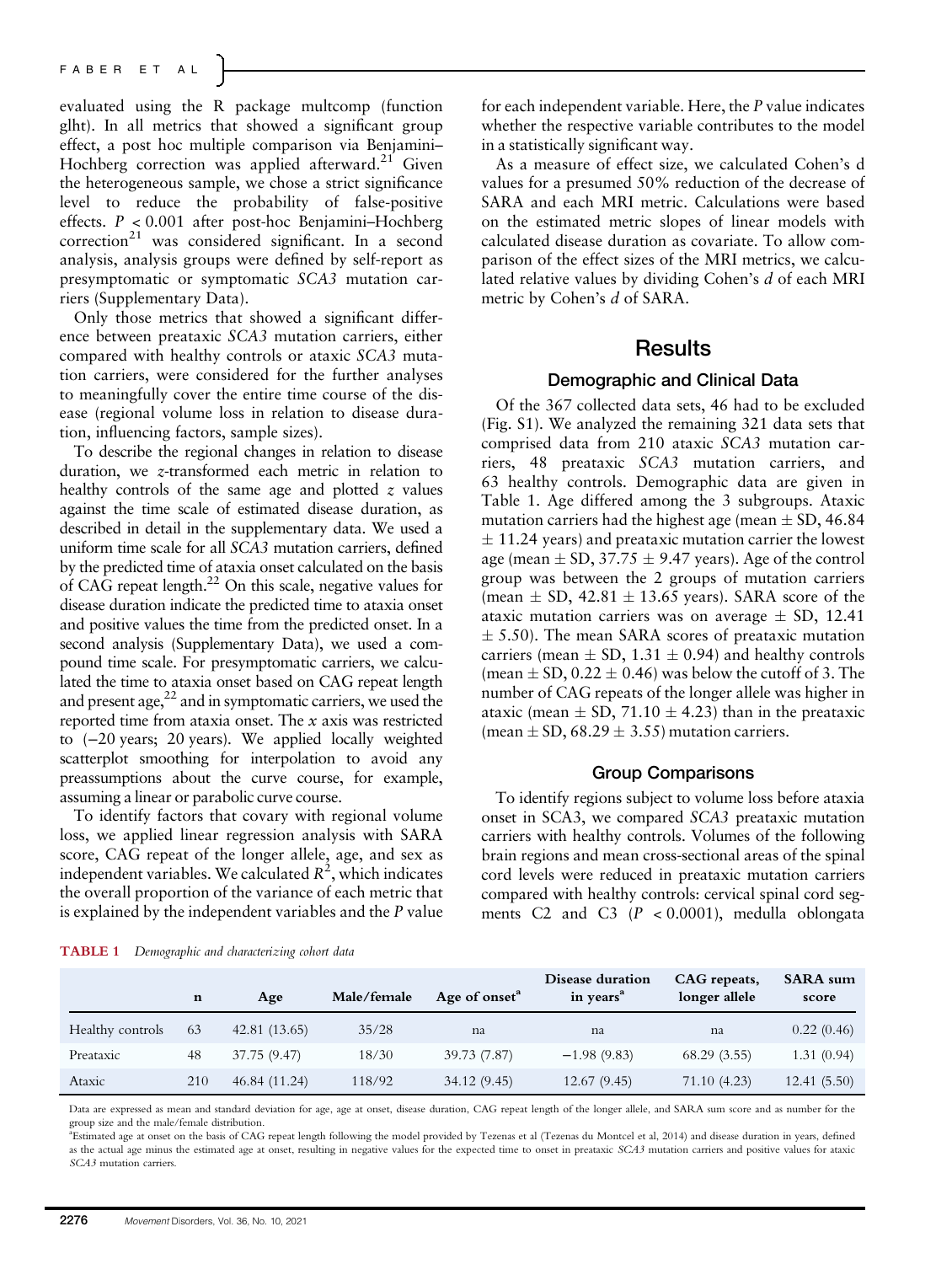TABLE 2 Group differences between preataxic and ataxic SCA3 mutations carriers and healthy controls (HC)

| Metric                                                    | Preataxic<br>SCA3<br>$<$ HC | <b>Ataxic</b><br>SCA3 <<br>preataxic<br>SCA3 | Ataxic<br>SCA3<br>$<$ HC |
|-----------------------------------------------------------|-----------------------------|----------------------------------------------|--------------------------|
| Cervical spinal cord                                      |                             |                                              |                          |
| Cervical spinal<br>cord, level<br>$C3$ , $CSAa$           | $\star\star$                | $\star\star$                                 | $\star\star$             |
| Cervical spinal<br>cord, level<br>C2, CSA <sup>a</sup>    | $\star\star$                | $\star\star$                                 | $\star\star$             |
| Brain stem                                                |                             |                                              |                          |
| Medulla<br>oblongata                                      | **                          | $\star\star$                                 | $\star\star$             |
| Pons                                                      | $\star\star$                | $\star\star$                                 | $\star\star$             |
| Midbrain                                                  |                             | $\star$                                      | $\star$                  |
| Cerebellum                                                |                             |                                              |                          |
| Cerebellum<br>white matter                                |                             |                                              | $\star$                  |
| Cerebellum I-<br>IV                                       |                             |                                              |                          |
| Cerebellum V                                              |                             |                                              |                          |
| Cerebellum VI                                             |                             |                                              | $\star$                  |
| Cerebellum<br>crus I                                      |                             |                                              | $\star$                  |
| Cerebellum<br>crusII                                      |                             | $\star$                                      | $\star\star$             |
| Cerebellum<br><b>VIIb</b>                                 |                             |                                              | $\star$                  |
| Cerebellum IX                                             |                             |                                              | $\star$                  |
| Cerebellum X                                              |                             | *                                            |                          |
| Cerebellum<br>vermis <sup>b</sup>                         |                             |                                              |                          |
| Cerebrum                                                  |                             |                                              |                          |
| Caudate                                                   |                             |                                              | **                       |
| Pallidum                                                  |                             |                                              |                          |
| Thalamus                                                  |                             |                                              |                          |
| Compound volumes                                          |                             |                                              |                          |
| Cerebellum,<br>anterior<br>lobe <sup>c</sup>              |                             |                                              |                          |
| Cerebellum,<br>superior<br>posterior<br>lobe <sup>d</sup> |                             |                                              |                          |
|                                                           |                             |                                              |                          |

(Continues)

TABLE 2 Continued

| Metric                                                    | Preataxic<br>SCA3<br>$<$ HC | Ataxic<br>SCA3 <<br>preataxic<br>SCA3             | Ataxic<br>SCA3<br>$<$ HC |
|-----------------------------------------------------------|-----------------------------|---------------------------------------------------|--------------------------|
| Cerebellum,<br>inferior<br>posterior<br>lobe <sup>e</sup> |                             |                                                   | $\star$                  |
| Cerebellum<br>gray matter <sup>f</sup>                    |                             |                                                   | $\star$                  |
| Basal ganglia <sup>g</sup>                                |                             |                                                   | $\star$                  |
| Ventricles                                                | Preataxic<br>SCA3<br>$>$ HC | Ataxic<br>SCA3 ><br>preataxic<br>SCA <sub>3</sub> | Ataxic<br>SCA3<br>$>$ HC |
| Third ventricle                                           |                             | $\star$                                           |                          |
| Fourth<br>ventricle                                       |                             |                                                   | $\star$                  |

Significance levels are given after post hoc Benjamini-Hochberg correction for multiple comparisons.

 $p \leq 0.0001$ .

 $*$   $*$   $P$  < 0.000.

<sup>a</sup>CSA, mean cross-sectional area

 $b^{\text{b}}$ Entire vermis corresponding to the hemispheric lobules VI–X.

 $\epsilon$ Cerebellar lobules I–V.

<sup>d</sup>Cerebellar lobules VI, crus I, crus II, and VIIB

e Cerebellar lobules VIIIA, VIIIB, and IX.

 ${}^{\text{f}}$ Cerebellar lobules I–X and vermis.

Palldium, caudate, and putamen.

 $(P < 0.0001)$ , pons  $(P < 0.0001)$ , and pallidum  $(P < 0.001)$ ; see Table 2. None of the cerebellar lobules showed any significant volume loss in preataxic mutation carriers. However, when considering compound volumes, the anterior lobe of preataxic mutation carriers had reduced volume compared with healthy controls ( $P < 0.001$ ; Table 2).

To define the atrophy pattern of manifest SCA3, we compared ataxic SCA3 mutation carriers and healthy controls. Volumes of the following brain regions and mean crosssectional areas of the spinal cord levels were smaller in ataxic mutation carriers compared with healthy controls: cervical spinal cord segments C2 and C3  $(P < 0.0001)$ , medulla oblongata ( $P < 0.0001$ ), pons ( $P < 0.0001$ ), midbrain ( $P < 0.001$ ), cerebellar white matter ( $P < 0.001$ ), cerebellar lobules I–IV  $(P < 0.001)$ , V  $(P < 0.001)$ , VI  $(P < 0.001)$ , crus I  $(P < 0.001)$ , crus II  $(P < 0.0001)$ , VIIB  $(P < 0.001)$ , IX  $(P < 0.001)$ , and X  $(P < 0.001)$ , cerebellar vermis  $(P < 0.001)$ , thalamus  $(P < 0.001)$ , caudate  $(P < 0.0001)$ , and pallidum  $(P < 0.001)$ ; see Table 2. In addition, the volume of the fourth ventricle was larger than in controls ( $P < 0.001$ ). Comparison of the compound volumes showed reductions of the anterior, superior-posterior, and inferior-posterior lobes ( $P < 0.001$ ) and cerebellar gray matter ( $P < 0.001$ ), as well as the basal ganglia ( $P < 0.001$ ); see Table 2.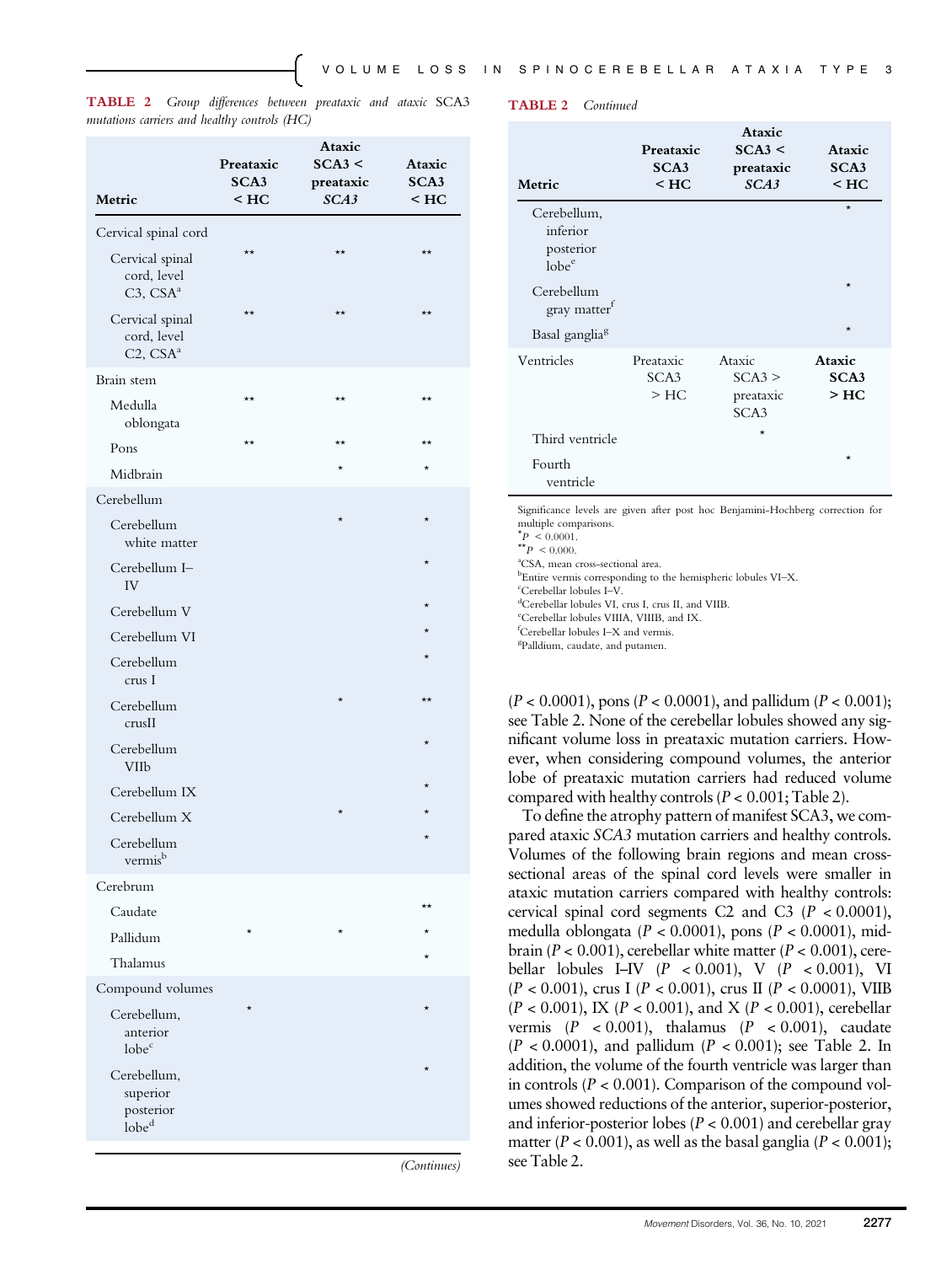

FIG. 1. Regional volume loss along the time course of the disease. Each metric, being mean cross-sectional area of cervical spinal cord levels C2 and C3 and volumes of medulla oblongata, pons, midbrain, cerebellar white matter, anterior lobe of the cerebellum, cerebellar lobules crus II and X. and pallidum of SCA3 mutation carriers, was z-transformed in relation to healthy controls of the same age. The x axis represents the estimated disease duration in years. The estimated 95% confidence interval is given in dark gray. For a better orientation, the following reference lines and ranges are given: the vertical dashed line marks the estimated clinical onset; the horizontal dashed line marks the average of the healthy control group, represented by a  $z$  score of 0; the medium- and light-gray areas represent the range  $\pm$  1 and respective  $\pm$ 2 standard deviations of the healthy control group distribution.

Among the regions that showed smaller metrics in ataxic SCA3 mutation carriers compared with healthy controls, a number of regions also showed reduced metrics compared with preataxic mutations carriers, indicating that these regions undergo progressive volume loss in the SCA3 disease course. These regions included cervical spinal cord segments C2 and C3 ( $P < 0.0001$ ), medulla oblongata ( $P < 0.0001$ ), pons ( $P < 0.0001$ ), midbrain ( $P < 0.001$ ), cerebellar lobules crus II and X  $(P < 0.001)$ , cerebellar white matter  $(P < 0.001)$ , and pallidum  $(P < 0.001)$ ; see Table 2. In addition, the volume of the third ventricle was larger than in controls  $(P < 0.001)$ . Estimates, standard errors, and 95% confidence intervals (CIs) for each group comparison as well as the ANOVA statistics are given in Tables S3 and S4.

When we performed the same analysis in groups defined by self-report as presymptomatic or symptomatic SCA3 mutation carriers, results were generally similar. However, the pallidum and anterior lobe of the cerebellum were not smaller in presymptomatic mutation carriers compared with healthy controls, whereas the superior posterior lobe and total cerebellar gray matter was smaller in presymptomatic compared with symptomatic SCA3 mutation carriers (Table S5).

## Regional Volume Loss in Relation to Disease Duration

To study regional volume loss in SCA3 in relation to disease duration, we applied local regression on a time

scale defined by the predicted time of ataxia onset, calculated on the basis of CAG repeat length. On this scale, negative values indicate the predicted time to ataxia onset and positive values the time from the predicted onset. For this analysis, we selected those metrics that showed significant alterations in any comparison of preataxic mutation carriers, with either healthy controls or ataxic mutation carriers. Already around 10 to 15 years before ataxia onset, the metrics of cervical spinal cord segments C2 and C3 and the pallidum were reduced by about 1 standard deviation (SD) compared with healthy controls of the same age. Metrics of all regions steadily decreased until a period of 5 to 15 years after ataxia onset. Thereafter, volume loss decelerated, and metrics remained stable or even increased relative to controls, except for the pons and cerebellar lobule X. In the time interval lasting from 5 years before until 5 years after ataxia onset, the metrics of all regions decreased almost linearly. The decline was steepest in the pons and midbrain. At the time of ataxia onset, the metrics of cervical spinal cord segments C2 and C3, the pons, midbrain, and pallidum ranged between about 1 and 2 SD below the control group, whereas the other volumes, in particular the cerebellar volumes, were reduced by less than 1 SD (Fig. 1).

When we performed the same analysis on a compound time scale that used the calculated time to expected ataxia onset in presymptomatic mutation carriers and the reported time since ataxia onset in symptomatic mutation carriers, the results were generally similar (Fig. S4).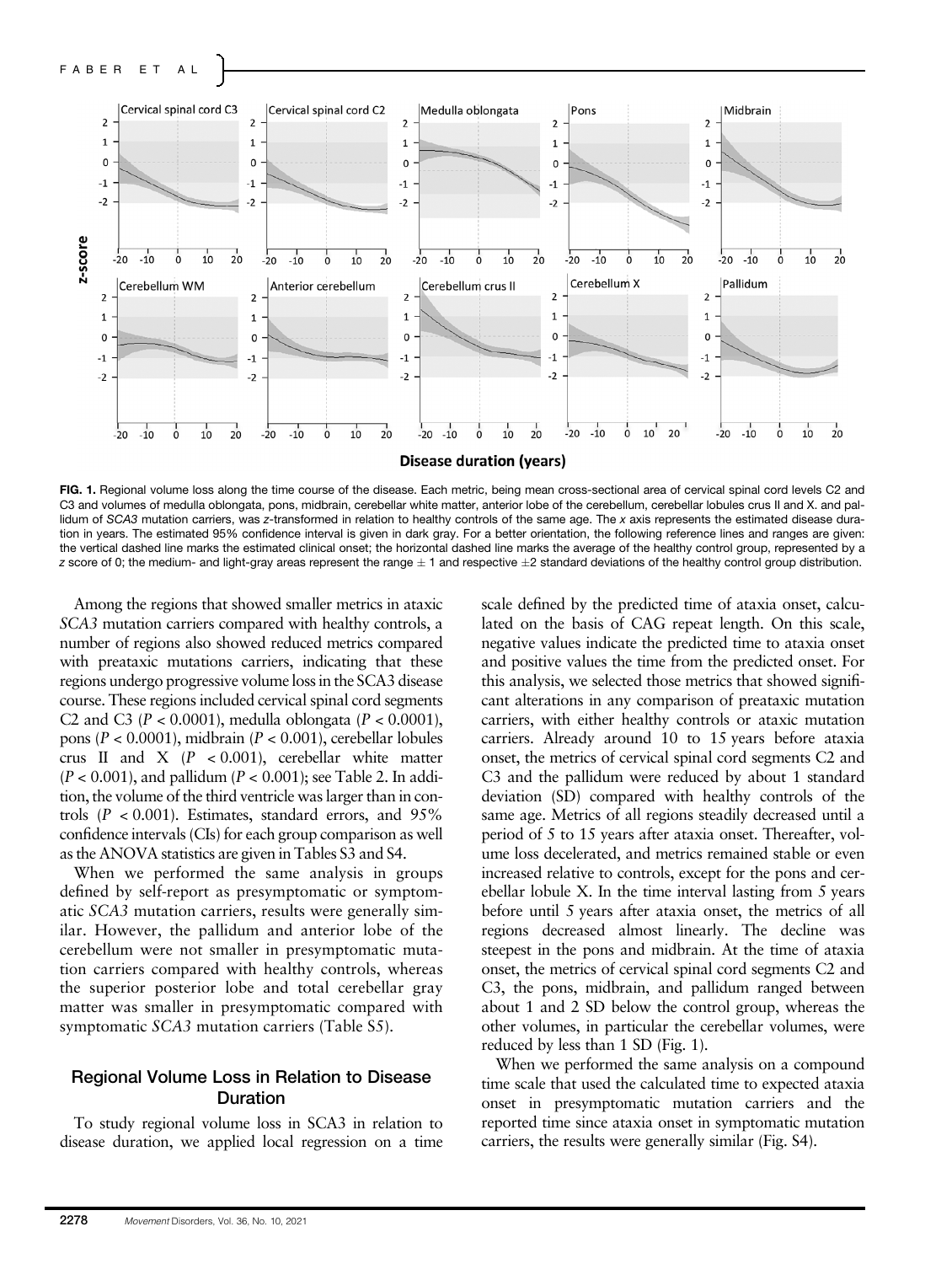| <b>TABLE 4</b> | Calculation of effect sizes relative to the effect size of SARA |  |  |  |  |  |  |  |  |  |
|----------------|-----------------------------------------------------------------|--|--|--|--|--|--|--|--|--|
|----------------|-----------------------------------------------------------------|--|--|--|--|--|--|--|--|--|

|                                               |           | Standard<br>error | <b>Relative</b> |
|-----------------------------------------------|-----------|-------------------|-----------------|
| Metric                                        | Slope     | of slope          | Cohen's $d^a$   |
| Cervical spinal cord,<br>level $C3$           | $-0.53$   | 0.08              | 0.81            |
| Cervical spinal cord,<br>level C <sub>2</sub> | $-0.43$   | 0.08              | 0.68            |
| Medulla oblongata                             | $-24.50$  | 4.55              | 0.61            |
| Pons                                          | $-210.01$ | 23.11             | 1.03            |
| Midbrain                                      | $-72.76$  | 8.46              | 0.97            |
| Cerebellum white matter                       | $-226.05$ | 68.67             | 0.35            |
| Cerebellum, anterior lobe                     | $-39.51$  | 16.78             | 0.26            |
| Cerebellum crus II                            | $-104.17$ | 33.15             | 0.35            |
| Cerebellum X                                  | $-5.93$   | 1.50              | 0.45            |
| Pallidum                                      | $-35.86$  | 4.17              | 0.97            |

Linear models with the estimated disease duration were the basis for the estimated slope of all respective metrics as well as for the SARA sum score. As a measure of effect size, we calculated Cohen's d values for a presumed 50% reduction of the decrease of SARA and each MRI metric.

<sup>a</sup>Cohen's *d* is given in relation to SARA: relative Cohen's  $d =$  Cohen's *d* of the metric/Cohen's d of SARA.

### Factors Determining Regional Volume Loss

To identify factors that covary with regional tissue loss in SCA3, we performed a linear regression analysis with SARA sum score, CAG repeat length of the longer allele, age, and sex as potential determining factors. Again, we selected those metrics for analyses that showed significant alterations in any comparison of preataxic mutation carriers, either with healthy controls or with ataxic mutation carriers. SARA sum score contributed highly significantly to the models of cervical spinal cord segments C2 and C3, the medulla oblongata, pons, and midbrain. Furthermore, CAG repeat length influenced pons, midbrain, and pallidum, age on pons, midbrain anterior cerebellum, and cerebellar crus II, and sex on medulla oblongata and midbrain (each  $P < 0.001$ ). The multivariate models derived from this analysis explained between 5.82% and 46.33% of the variance of the respective metrics. The proportion of the explained variance was highest for the pons (46.33%) and midbrain (33.49%) and lowest for the cerebellar regions (5.82%–16.60%); see Table 3. Estimates, standardized beta, standard error, and 95% confidence intervals are given in Table S6.

### Calculation of Effect Sizes

Based on the estimated slopes of linear models of regional volume changes in relation to disease duration, we calculated Cohen's d values as a measure of effect size for each metric, We report the effects sizes of each metric relative to the effect size of SARA to allow a

Linear regression analysis of potential factors determining regional volume loss in SCA3 including SARA sum score, CAG repeat length of the longer allele, age, and sex as independent variables Linear regression analysis of potential factors determining regional volume loss in SCA3 including SARA sum score, CAG repeat length of the longer allele, age, and sex as independent variables and the respective metric as dependent variable and the respective metric as dependent variable TABLE 3 TABLE 3

| Metric                                                                                                                                                                                                                                                                                                                    |       | cord level C3 cord level C2 oblongata Pons Midbrain white matter anterior lobe crus II<br>Cervical spinal Cervical spinal Medulla |                     |  |      | Cerebellum Cerebellum, Cerebellum |       | Cerebellum X Pallidum |       |
|---------------------------------------------------------------------------------------------------------------------------------------------------------------------------------------------------------------------------------------------------------------------------------------------------------------------------|-------|-----------------------------------------------------------------------------------------------------------------------------------|---------------------|--|------|-----------------------------------|-------|-----------------------|-------|
| Adjusted $R^2 \times 100^4$                                                                                                                                                                                                                                                                                               | 23.35 | 22.15                                                                                                                             | $17.83$ 46.33 33.49 |  | 5.82 | 11.13                             | 16.60 | 6.44                  | 22.58 |
| <b>SARA</b>                                                                                                                                                                                                                                                                                                               |       |                                                                                                                                   |                     |  |      |                                   |       |                       |       |
| repeat of longer allele<br>CAG                                                                                                                                                                                                                                                                                            |       |                                                                                                                                   |                     |  |      |                                   |       |                       |       |
| Age                                                                                                                                                                                                                                                                                                                       |       |                                                                                                                                   |                     |  |      |                                   |       |                       |       |
| Sex                                                                                                                                                                                                                                                                                                                       |       |                                                                                                                                   |                     |  |      |                                   |       |                       |       |
| <sup>o</sup> P value for each independent variable SARA sum score, CAG repeat length of the longer allele, age, and sex, indicating whether the respective variable statistically significantly contributes to the model.<br>"Explained portion of the metrics variance, given by the adjusted $R^2$ multiplied with 100. |       |                                                                                                                                   |                     |  |      |                                   |       |                       |       |

c P $P < 0.001$ .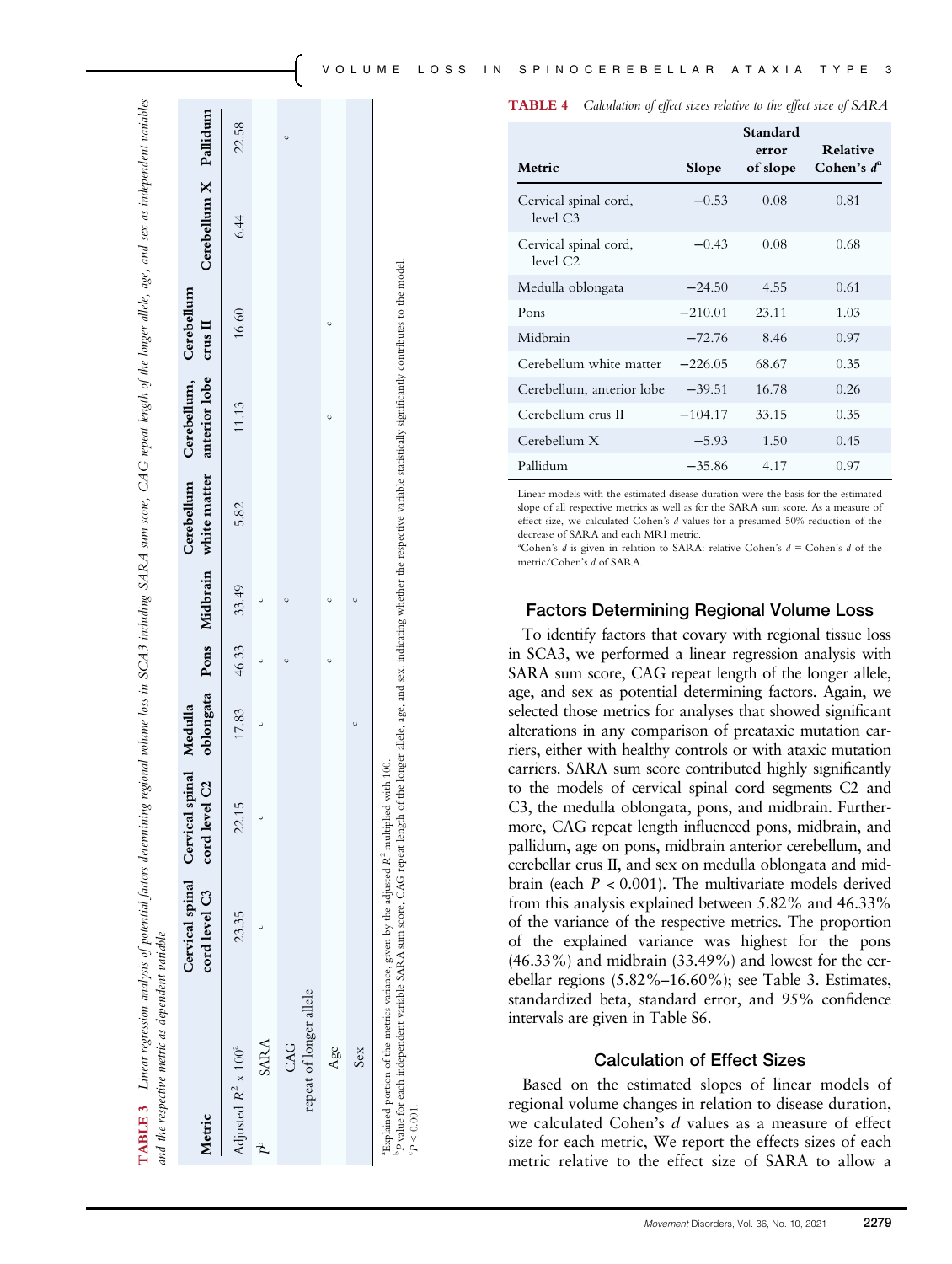## FABER ET AL

comparison. Cohen's d of pontine volume was larger than that of SARA (1.03 times the Cohen's d of SARA). Cohen's d values of cervical spinal cord segment C3  $(0.81$  times the Cohen's d of SARA) and C2  $(0.68$  times the Cohen's d of SARA), medulla oblongata (0.61 times the Cohen's d of SARA), midbrain (0.97 times the Cohen's d of SARA), and pallidum (0.97 times the Cohen's d of SARA) were in the same magnitude, but smaller than that of SARA (Table 4). For all cerebellar regions, Cohen's d values were less than 0.5 times the Cohen's d of SARA (Table 4).

## **Discussion**

In this cross-sectional MRI study, we assessed regional tissue loss in a large cohort of preataxic and ataxic SCA3 mutation carriers. We applied a refined and optimized brain segmentation approach that allowed reliable subsegmentation of the cerebellum into the cerebellar lobules. For the spinal cord, we relied on the assessment of the mean cross-sectional area of the upper cervical levels. The advantage of the applied methodology is that the availability of individual single-point metrics allows consideration of brain regional volumes as outcome measures in future interventional trials. To study the change of metrics in relation to disease duration, we used a uniform time scale defined by the predicted age of ataxia onset for all mutation carriers according to a previously published model.<sup>18,22</sup> To check whether this methodological approach treating all mutation carriers consistently distorts the disease course, we repeated the analysis using a compound time scale in which ataxia onset was calculated only in presymptomatic individuals, whereas in symptomatic individuals we used the reported age at onset. Both approaches led to similar results.

Our results in SCA3 mutation carriers reflect the neurodegeneration pattern observed in autopsy studies very well<sup>23-25</sup> and confirm previous MRI studies in smaller numbers of patients.<sup>9,14,16,26,27</sup> We will discuss several aspects of this in more detail in the following section. Even though our data do not allow defining a clear temporal order of involvement of affected regions across the entire disease range, the inclusion of SCA3 mutation carriers from the earliest preataxia to late symptomatic disease stages allowed us to detect regional volume changes occurring before the onset of ataxia. In the preataxic stage, volume loss of cerebellar regions was less pronounced than that of the affected extracerebellar regions including the spinal cord, brain stem, and pallidum, suggesting prominent involvement of extracerebellar regions at the onset of neurodegeneration. This observation is in line with the known pattern of SCA3 — in contrast to many other SCAs, in which the cerebellar cortex is severely affected, cerebellar involvement in SCA3 is mild and variable, and the Purkinje cell layer of the cerebellar cortex has even been reported to be completely spared in some autopsy studies.<sup>23-25</sup> The rather mild cerebellar

volume loss and given that age was the only factor that covaried with cerebellar volume suggest that cerebellar degeneration in SCA3 may represent a secondary, age-related phenomenon. This is corroborated by evidence of an age-dependent decline of cerebellar volume in healthy individuals,  $28,29$  whereas parts of the brain stem such as the pons appear to be less affected by age-related volume loss.30,31 Based on evidence from neuropathological studies and the results of previous voxel-based morphometric as well as diffusion MRI studies showing prominent white matter loss in patients with SCA3,<sup>9,14,24,27,32</sup> it is likely that the anatomical substrate of the volume changes of cervical spinal cord segments C2 and C3 and the medulla oblongata reflects pathology of afferent spinal pathways, in particular the spinocerebellar tracts. In addition, considering the neuropathological evidence of substantial neuronal loss in the dentate nucleus,<sup>24</sup> degeneration of the dentato-rubro-thalamo-cortical tract would also affect the thalamic and midbrain volumes.

Anatomically the pons is connected with the cerebellum via the middle cerebellar peduncles. As in other polyglutamine diseases, the expanded disease protein accumulates in neuronal nuclei forming ubiquitin-positive neuronal intranuclear inclusions (NIIs).33,34 The distribution of NIIs does not fully match that of the neurodegeneration, but in SCA3, NIIs are  $a$ bundant in pontine nuclei, $35$  and atrophy of the pons is a common feature in the autopsy cases. $^{24}$  The pons volume showed the most continuous decline and steepest decrease around ataxia onset of all further studied metrics in our study. Furthermore, a model with ataxia severity, CAG repeat length, age, and sex could only explain a small proportion of the variance in cerebellar volume, whereas the pontine volume showed the highest proportion, with almost 50% of its variance explained by a model including these factors. This is remarkable, in particular, given the very heterogeneous sample ofMRIs included in this study.

Calculation of effect size has 2 major limitations. First, our calculations were based on cross-sectional data, which do not allow an accurate estimation of betweensubject variability in the longitudinal rate of change. However, as we calculated effect size for all metrics and SARA in the same way, we believe that the data are useful for comparison between metrics. Consequently, we provided effect sizes of the MRI metrics in relation to the effect size of SARA. Second, we assumed a linear progression throughout the whole time course of the disease, although the evolution of almost all metrics was nonlinear. The effect size of pontine volume marginally exceeded that of SARA. The effect size of all other metrics was smaller than that of SARA, although those of cervical spinal cord segment C2 and C3, pons, midbrain, and pallidum were of the same magnitude as that of SARA. The current values are not comparable to effect sizes calculated on the basis of longitudinal data.<sup>14,16,36</sup>

We suggest that extracerebellar regions represent the core sites of the disease process in SCA3. This suggestion